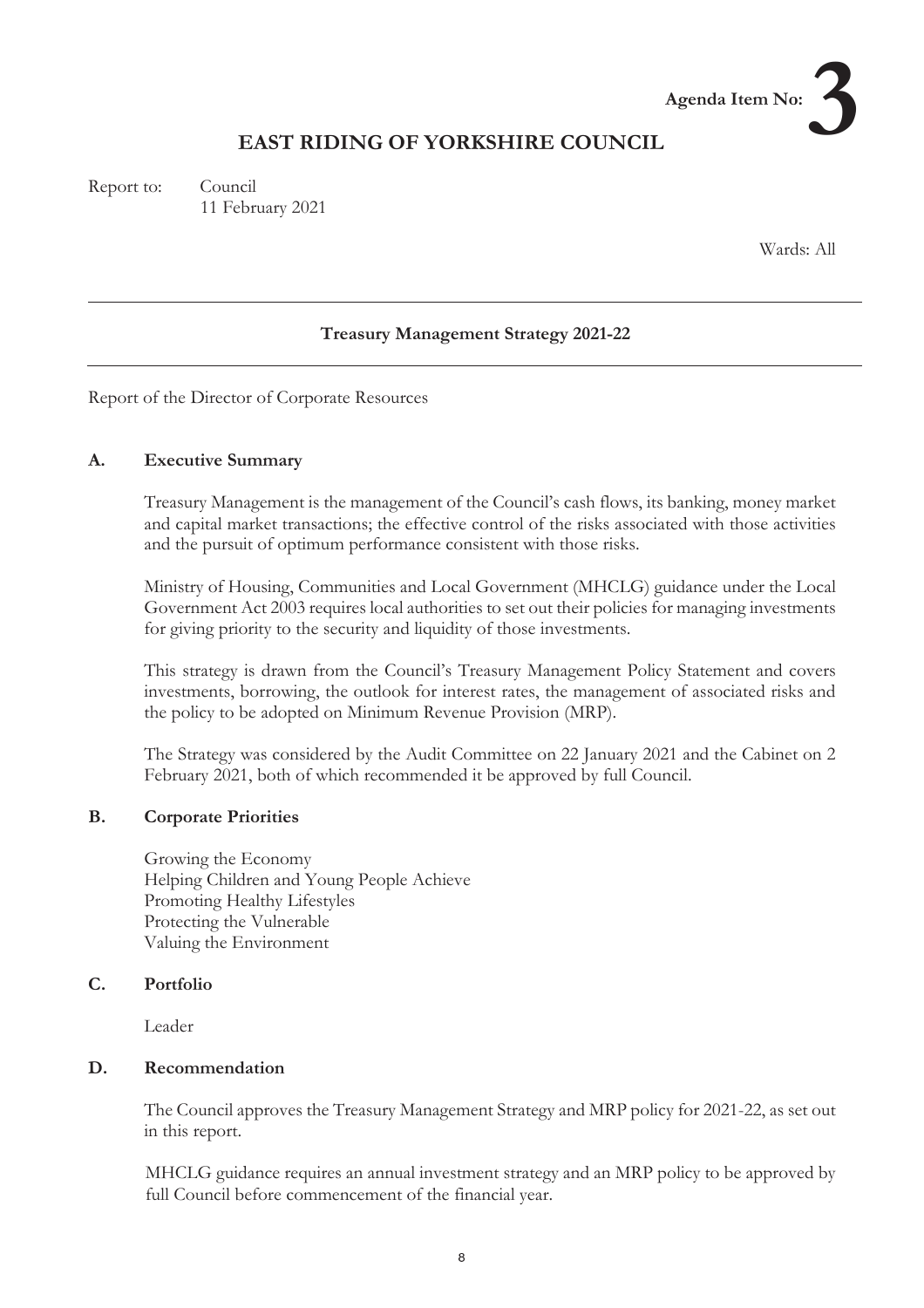# **E. Equality Implications**

Equality implications have been considered and no negative impacts upon protected characteristic groups were identified.

#### **1. Background**

- 1.1 Treasury Management is the management of the Council's cash flows, its banking, money market and capital market transactions, the effective control of the risks associated with those activities, and the pursuit of optimum performance consistent with those risks.
- 1.2 The Council maintains and operates a Treasury Management Policy comprising the principles and practices to which the activity will comply. Alongside this policy, the Council must have regard to Ministry of Housing, Communities and Local Government (MHCLG) guidance, under section 15(1)(a) of the Local Government Act 2003. This guidance provides for each authority to determine its own controls within a given framework.
- 1.3 The Council's Treasury Management Policy is prepared in accordance with the Chartered Institute of Public Finance and Accountancy (CIPFA) Code of Practice on Treasury Management in the Public Services.

# **2. Considerations including Options**

- 2.1 This report considers the strategy to be followed during 2021-22, for investment and borrowing. It also sets out the Council's expectation for interest rates and highlights the uncertainties and risks in the forecast due to market conditions.
- 2.2 Furthermore, the report considers those aspects of treasury policy that change annually or more frequently, highlighting the Council's views or interpretation of factors that may influence treasury management decisions and proposes how these matters will be dealt with during 2021- 22.
- 2.3 The CIPFA Code and MHCLG statutory guidance require the authority to set out its approach to non-treasury investments. This is detailed in the Council's Capital Strategy 2021-22 and a summary of the impact and the Council's approach is included in paragraph 4.10 and 4.11 of this report.
- 2.4 The Council's Treasury Management Strategy is developed from and complies with the Council's Treasury Management Policy and takes account of the CIPFA code and MHCLG guidance referred to above.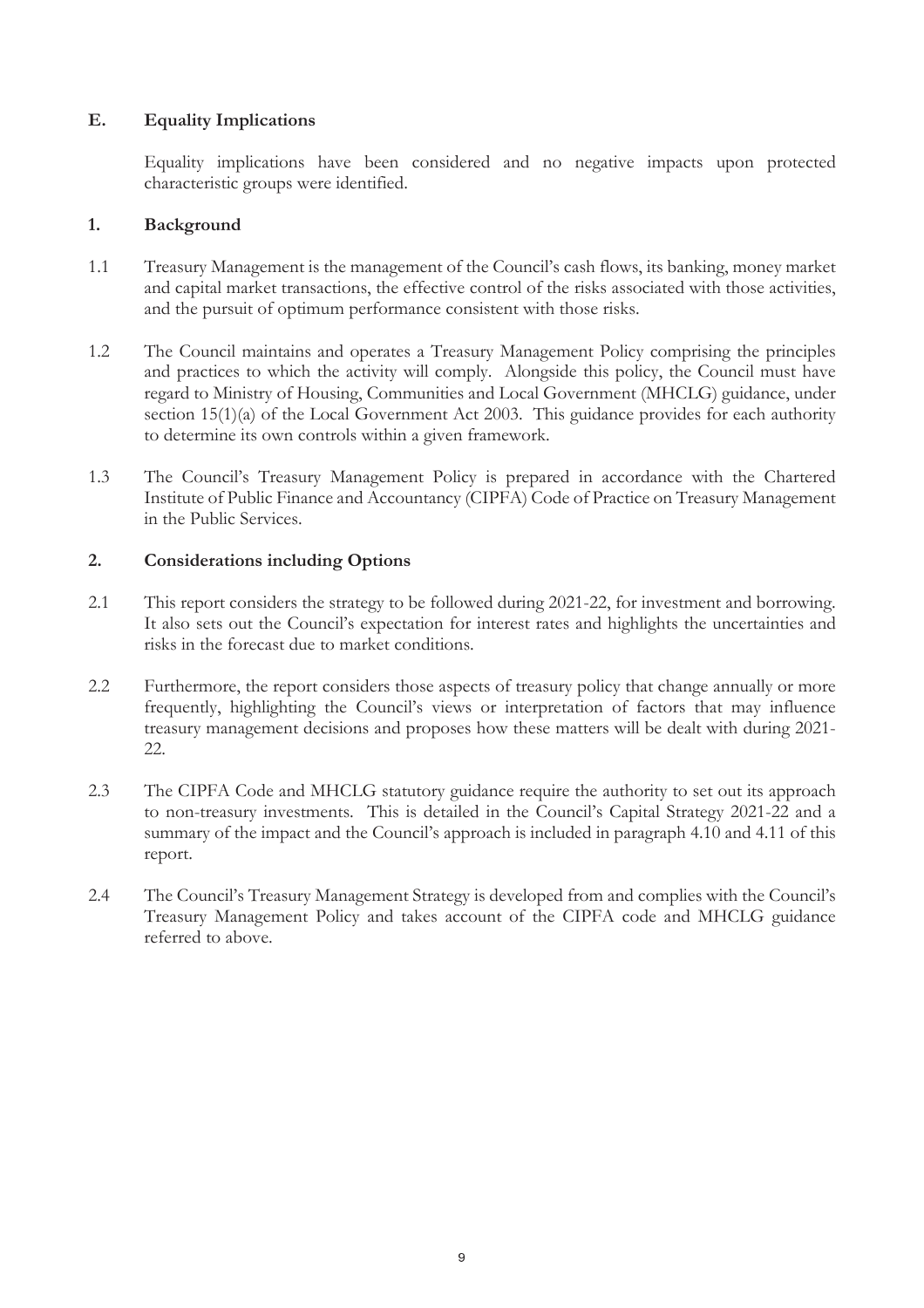# **3. Treasury Management Strategy**

- 3.1 The prime objective of the Council's investment strategy is to maintain capital security whilst ensuring that there is the necessary liquidity to carry out its business. Within these constraints, the strategy aims to maximise returns.
- 3.2 The borrowing strategy aims to minimise both the revenue cost of debt and the potential volatility of these costs which can arise from changes to interest rates.
- 3.3 One revenue consequence of borrowing is the statutory requirement to set aside an amount for repayment of debt, known as Minimum Revenue Provision (MRP). Regulations require the authority to determine annually a principle by which MRP will be determined.
- 3.4 The Treasury Management Strategy aims to protect the Council from market-related risks by monitoring interest rates, economic indicators and UK and overseas government finances and reacting accordingly. A range of information sources are used to inform economic analysis and forecasts.
- 3.5 The following paragraphs represent the detailed strategy to be followed during 2021-22.

# **4. Investment**

- 4.1 Except for speculative type investments (e.g. stock market), local authorities are free to invest money widely. The MHCLG guidance defines three types of investment, these are loans, specified investments and non-specified investments.
- 4.2 Loans are those investments made to wholly owned companies or associates, joint ventures, or to third parties as part of a wider strategy for local economic growth. Specified investments are those investments denominated in sterling, which are due or may be required to be repaid within 12 months of the date the transaction was made and the organisation or scheme with which the investment is made is of "high credit quality". Non-specified investments are all other investments.
- 4.3 The guidance leaves it to each local authority to determine what it considers to be "high credit quality". East Riding of Yorkshire Council demands security of capital as a prime objective. It is considered that those institutions with a long-term rating of A- or higher combined with a short-term rating of A2 or higher are commensurate with a low level of risk. These levels constitute the top three (of four) credit ratings considered to be "investment grade". An investment grade credit rating indicates the risk of default is low and is considered a benchmark of quality for investment managers. The fourth level of investment grade is also referred to as "speculative grade" as the investment would be vulnerable to changing economic conditions. Below this level ratings are classified as "junk" indicating the investment could quickly run into difficulties.
- 4.4 In addition to and complementing credit ratings, the use of credit default swap prices, real-time market data monitoring, and quality financial press are used to gain further market intelligence and determine those organisations of high credit quality. An extract from the Council's Treasury Management Policy is included at Appendix 1, which sets out the limits that apply to each counter party and the portfolio as a whole.
- 4.5 Non-specified investments are risk-assessed at the time an investment is made. During 2021-22, the Council will continue to pursue opportunities to increase the diversification of risk in its investment portfolio while optimising returns.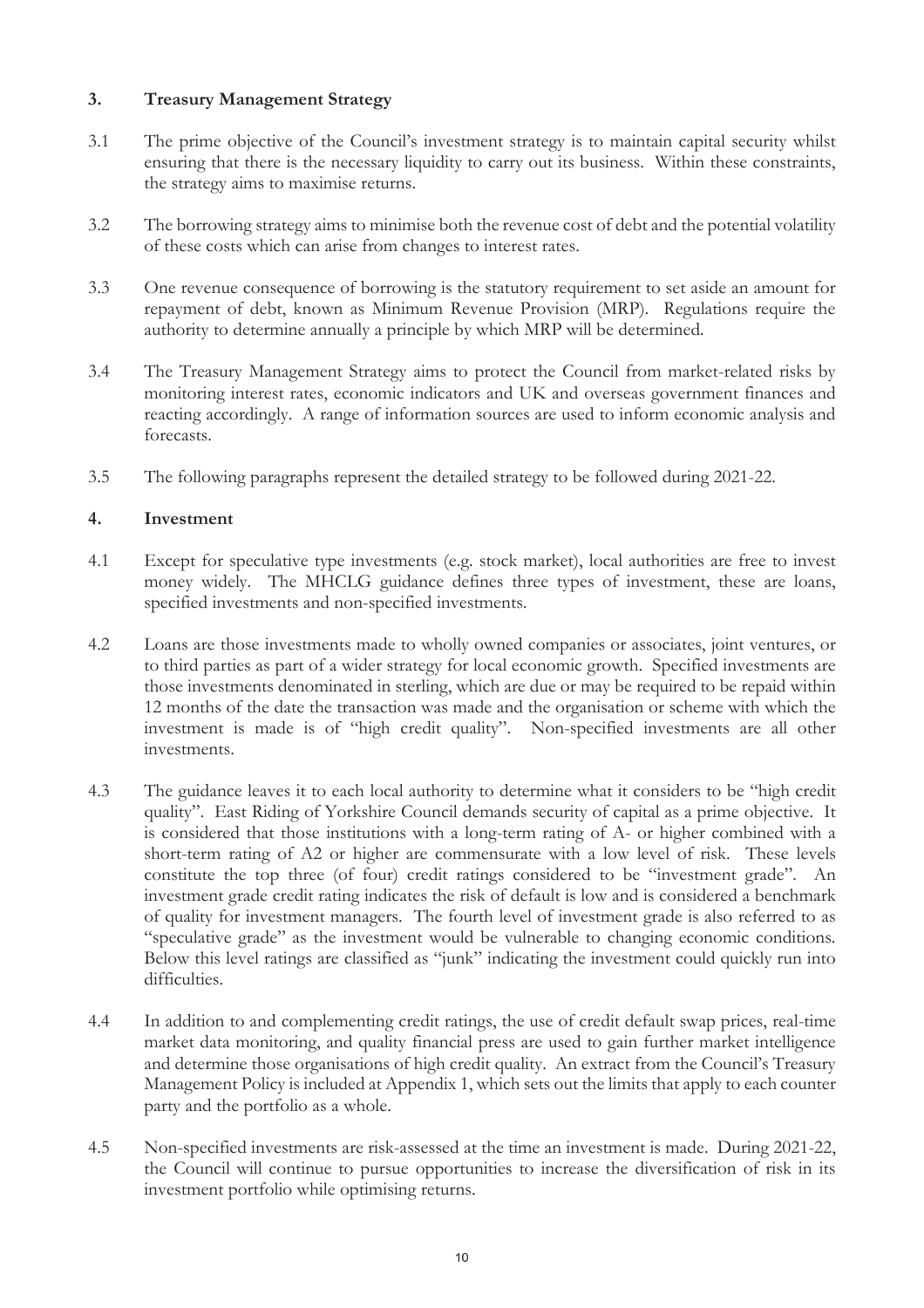- 4.6 Loans will also be assessed on their merits at the time of investment, having regard to the counterparty, size and duration of the investment and how it will contribute to achieving the Council's strategic aims. The Council has two loans outstanding which are detailed below:
	- The first counterparty is Nite Direct Marketing Ltd, a wholly owned subsidiary of the Council. The outstanding balance on the loan, as at 31 December 2020, is  $f<sub>1</sub>142,105.32$ . The loan is being repaid in equal monthly instalments until it is fully repaid, due June 2024.
	- The second counterparty is the Help for Health charity. The outstanding balance on the loan, as at 31 December 2020, is £100,000.00 and is due to be repaid in full by 31 December 2021.
- 4.7 Investment risk cannot be entirely eliminated but is managed through the credit and counterparty framework set out in the Treasury Management Policy.
- 4.8 The Council's Operational Treasury Management Board (OTMB) also considers risks within Treasury Management operations. The OTMB is an officer group that meets on a bi-monthly basis and is chaired by the Chief Finance Officer. It considers operational treasury matters, monitors treasury risks and market conditions, and formally reviews and amends investment criteria within the Treasury Management Policy as appropriate. An OTMB member must authorise the daily investment and borrowing transactions confirming they are within the approved policy framework.
- 4.9 During 2020-21, the OTMB has made no changes to the policy framework. The OTMB has continuously reviewed the heightened risk environment and current low interest rates available and the impact on the Council's investment returns. Options to increase the return on investments whilst adhering to the Treasury Management Policy continue to be explored. The following restrictions to the investment criteria in the Treasury Management Policy remain in place:
	- The maximum loan limit for specified investments is set at  $\ell$ 10m.
	- The limit on investments in AAA-rated money market mutual funds is set higher at  $f$ 15m per fund, since those funds mirror the Council's policy objectives of security and liquidity.
	- Most banks domiciled in the eurozone remain suspended in view of the ongoing sovereign debt issues and high levels of non-performing loans in the region. Where there is a group structure, consideration will not just be given to the domicile of the parent bank, the exact nature of this structure and how it is regulated will also be considered.
	- Banks domiciled in the Middle East remain suspended in view of the ongoing conflict and political instability in the region.
	- $\bullet$  To enhance diversification, up to 10% of the investment portfolio may be invested in corporate bonds, restricted to those issued by specific counterparties agreed by the Operational Treasury Management Board (OTMB).
- 4.10 CIPFA's Code of Practice on Treasury Management in the Public Services requires the authority to set out its approach to non-financial and non-treasury investments. Non-financial investments are investments which are not held as a financial instrument, e.g. a property holding rather than a bond. Non-treasury investments are investments which are held for purposes other than treasury management (as defined in paragraph 1.1), e.g. to generate a long-term return. The Council's treasury management function does not invest in non-financial assets. In accordance with guidance, any non-treasury investment decisions are subjected to a rigorous risk assessment process, including option appraisal and scenario analysis, and the reasons for these investment decisions are clearly explained. The Council does not currently hold any material non-treasury investments.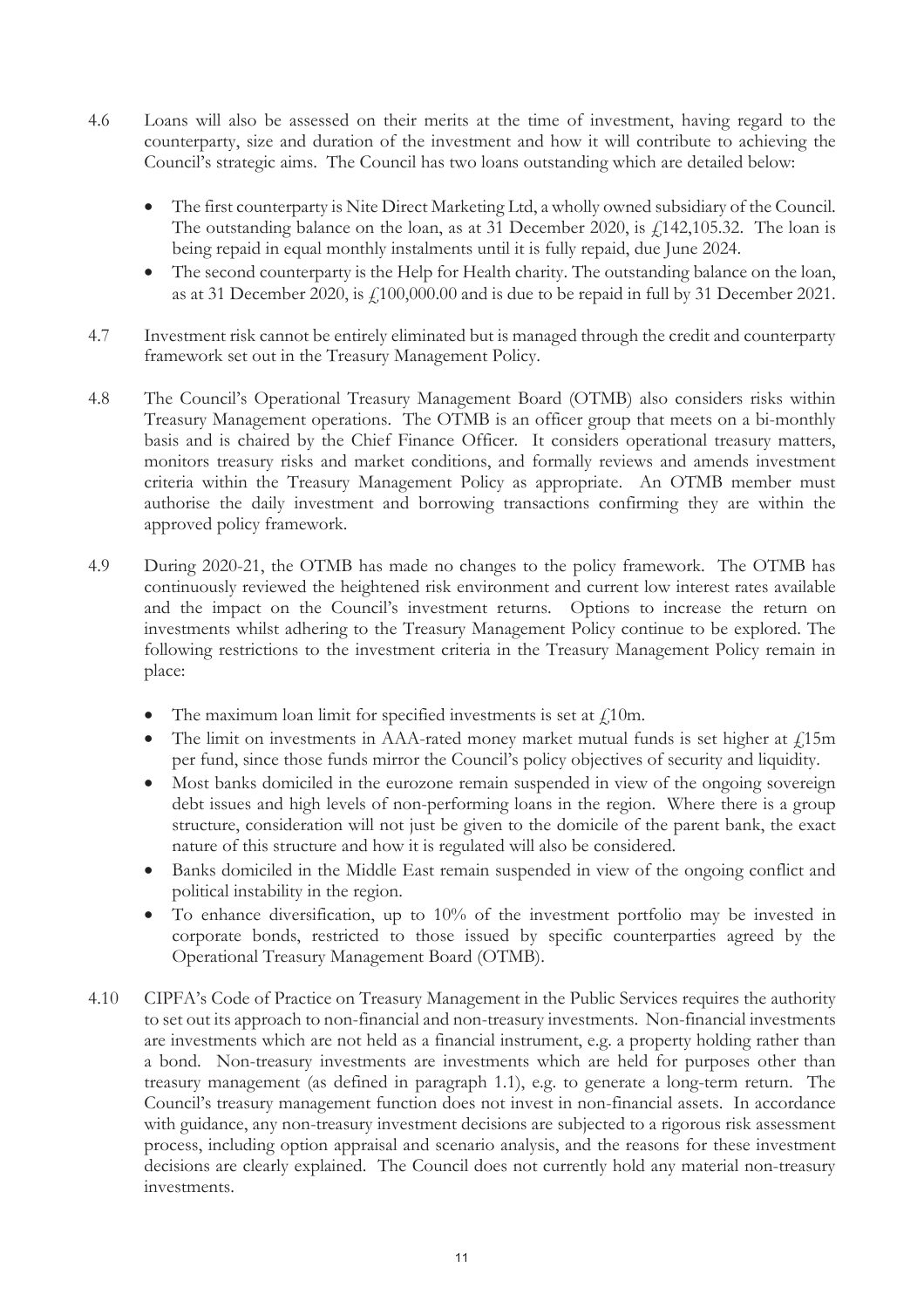4.11 As with treasury investments, the Council will give priority to security and then liquidity over yield. The Council will ensure that the level of any related debt taken on and the aggregate risk is proportional to the size of the authority. It will also be clear about the contribution made from non-core investments towards core functions and disclose any dependence on commercial income to deliver statutory services. If the specialist expert knowledge required to evaluate and make the investment decision is not available within the Council, external advice and training will be sought. The detailed approach is set out in the Council's Capital Strategy.

#### **5. Borrowing**

- 5.1 In general, the Council will borrow for one of two purposes to finance cash flow in the short term or to fund capital investment over the longer term. It is not anticipated that it will be necessary to borrow for either of these purposes during 2021-22.
- 5.2 The Government intends that all supported capital expenditure will be grant funded. Additionally, capital investment plans provide for  $\ell$ 26.9m of unsupported borrowing in 2021-22 and there is at present an underlying need to borrow up to  $\ell$ 45m to finance approved capital expenditure. The current financial plan does not anticipate a need to externalise this borrowing during 2021-22.
- 5.3 The Council is able to borrow from the Public Works Loan Board (PWLB), a lending facility for local authorites operated by the UK Debt Management Office on behalf of HM Treasury, and would expect to be able to meet its needs from that source. However, loans are also available from the market and these will also be considered if the costs of such loans are favourable. In response to concerns over "debt for yield" activity, whereby a minority of local authorities were using low cost loans to buy investment property primarily for rental yield, HM Treasury launched a consultation to work with local authorities, sector representatives, and wider stakeholders to develop a targeted intervention to stop this kind of activity while protecting the crucial work that local government does on service delivery, housing, and regeneration.
- 5.4 Following the consultation and in response to the low rate environment due to current market conditions, the Government published revised lending terms for accessing the PWLB. Crucially, the PWLB will not lend to any local authority that plans to buy investment assets primarily for yield anywhere in their capital plans, regardless of whether the transaction would be financed from a source other than PWLB.
- 5.5 The new terms apply to all loans arranged with the PWLB from 26 November 2020. The key points to note are as follows:
	- The PWLB rate was reduced by 1% for all new Standard Rate and Certainty Rate loans this reverses the 1% increase imposed in October 2019.
	- As a condition to access borrowing from the PWLB, local authorities are required to submit a high level description of capital spending for 3 years.
	- The local authority's Section 151 Officer must confirm that there is no intention to buy investment assets primarily for yield at anytime in the next 3 years.
- 5.6 The Council's debt portfolio is managed to ensure that the maturity profile will not leave any one future year with a high level of repayments that could present difficulties in refinancing. In line with this, long term borrowing will generally be taken on the basis of equal instalment of principal or annuity, rather than maturity, thereby spreading repayments over future years. Fixed rate loans are usually taken to lock into known interest rates, thus protecting against fluctuations and providing certainty when managing and setting the budget.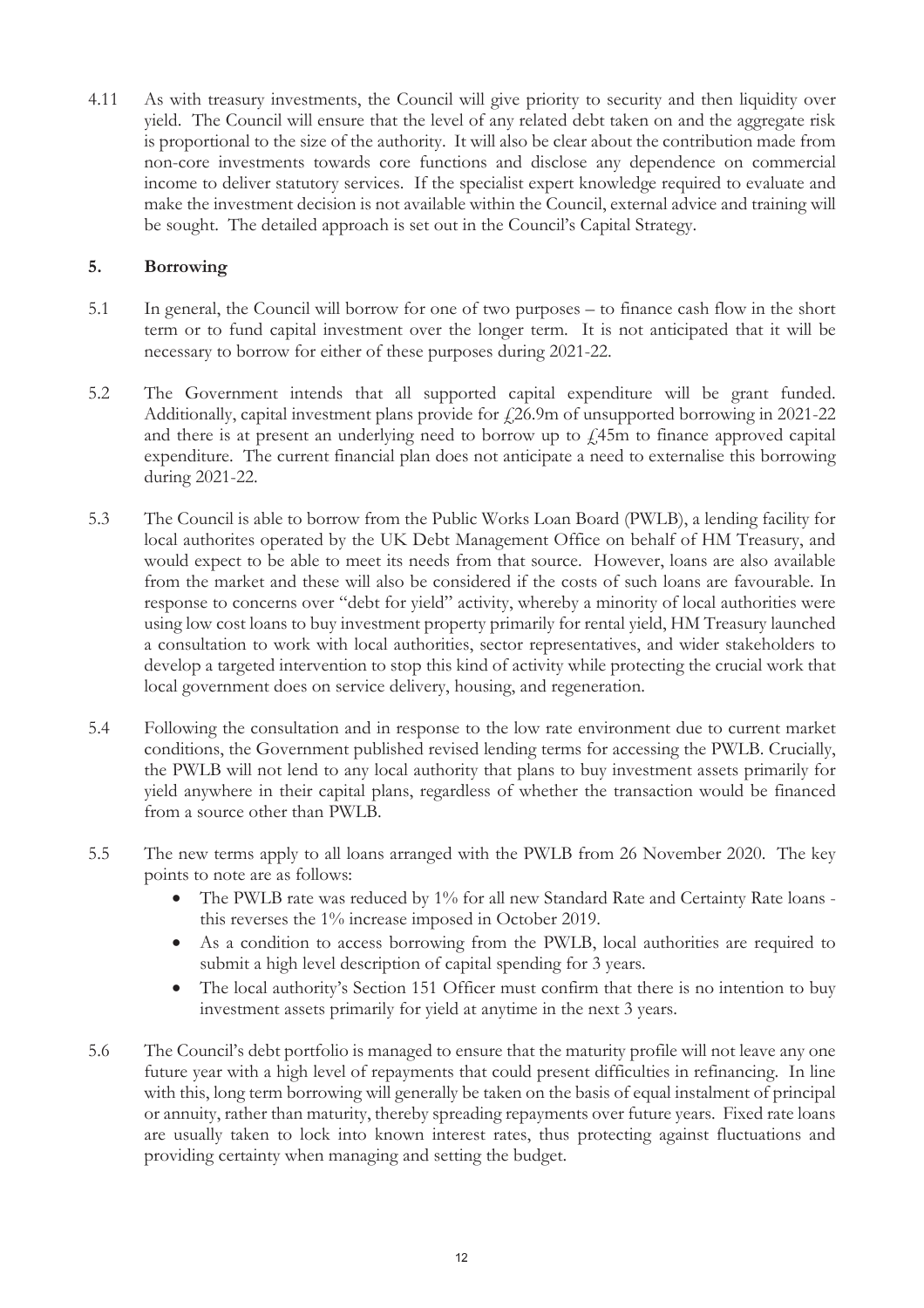- 5.7 The exception to this is borrowing in respect of the Housing Revenue Account (HRA); this is generally structured to match forecast cash flows within the HRA business plan.
- 5.8 Whilst the above deals with past or present borrowing requirements, it is also possible to borrow in advance of need where there is a clear business case for doing so and only for the approved capital programme or to finance future debt maturities, as permitted by the guidance. Current forecasts estimate funding from borrowing of £41.5m for the two years from 2022 for capital investment purposes, however, projected levels of cash balances indicate that it will not be necessary to action this borrowing until towards the end of the four-year financial planning period in 2024-25. Borrowing in advance of need introduces additional credit and interest risk. Whilst there is no present intention to borrow in advance, all risks will be considered as part of any borrowing decision, should conditions favour such action.
- 5.9 Furthermore, the portfolio is regularly reviewed to identify any refinancing opportunities. The current interest rate structure means this is not cost effective and it is unlikely that such an opportunity will present itself during 2021-22.

#### **6. Interest Rates**

- 6.1 There are many influences that affect money market sentiment and consideration is given to both short-term and long-term interest rates, which move and react differently and to differing factors. The relevant treasury management decisions taken in respect of the strategy will be influenced by the prevailing interest rates throughout the year.
- 6.2 The Bank of England's (BoE) Monetary Policy Committee (MPC) is charged with setting monetary policy, including the UK official bank rate, in order to achieve a consumer price index (CPI) inflation target of 2% and in a way that helps sustain growth and employment.
- 6.3 Short term investment rates in money markets are normally guided by the bank rate, or more precisely the level, direction and timing of bank rate changes. In other words, money markets try to predict what the MPC will do in the future.
- 6.4 In March 2020, the MPC reduced the bank rate to 0.10% from 0.75%. This was in response to the impact of the Coronvirus pandemic on economic activity. At the most recent meeting of the MPC, on 17 December 2020, it was unanimously agreed to maintain the rate at this level.
- 6.5 The ongoing impact of the pandemic is expected to mean that the bank rate will not change for some time. Although there has been some good news with vaccines becoming available much sooner than expected, the emergence of a much more contagious variant of the virus precipitated the introduction of a fourth "stay at home" tier, followed swiftly by a 3<sup>rd</sup> national lockdown. These actions have tightened restrictions and reduced permissible business activity. It is clear that the Government will need to see tangible evidence of the spread of the virus reducing considerably, before these restrictions will be lifted.
- 6.6 The uncertainty surrounding the UK's exit from the EU has reduced to some extent, following the Government negotiating an eleventh hour deal with the European Union. It remains to be seen how the new relationship with the EU will work, and the extent to which businesses will be positively or negatively impacted.
- 6.7 The UK's Gross Domestic Product (GDP), a measure of the size and health of the economy, is forecast to fall by 11% in 2020. The Office for National Statistics will release the initial estimate, for the 2020 year, around the middle of February. Although a recovery is anticipated, the economy is not expected to reach its pre-Coronavirus level until around the end of 2022. CPI is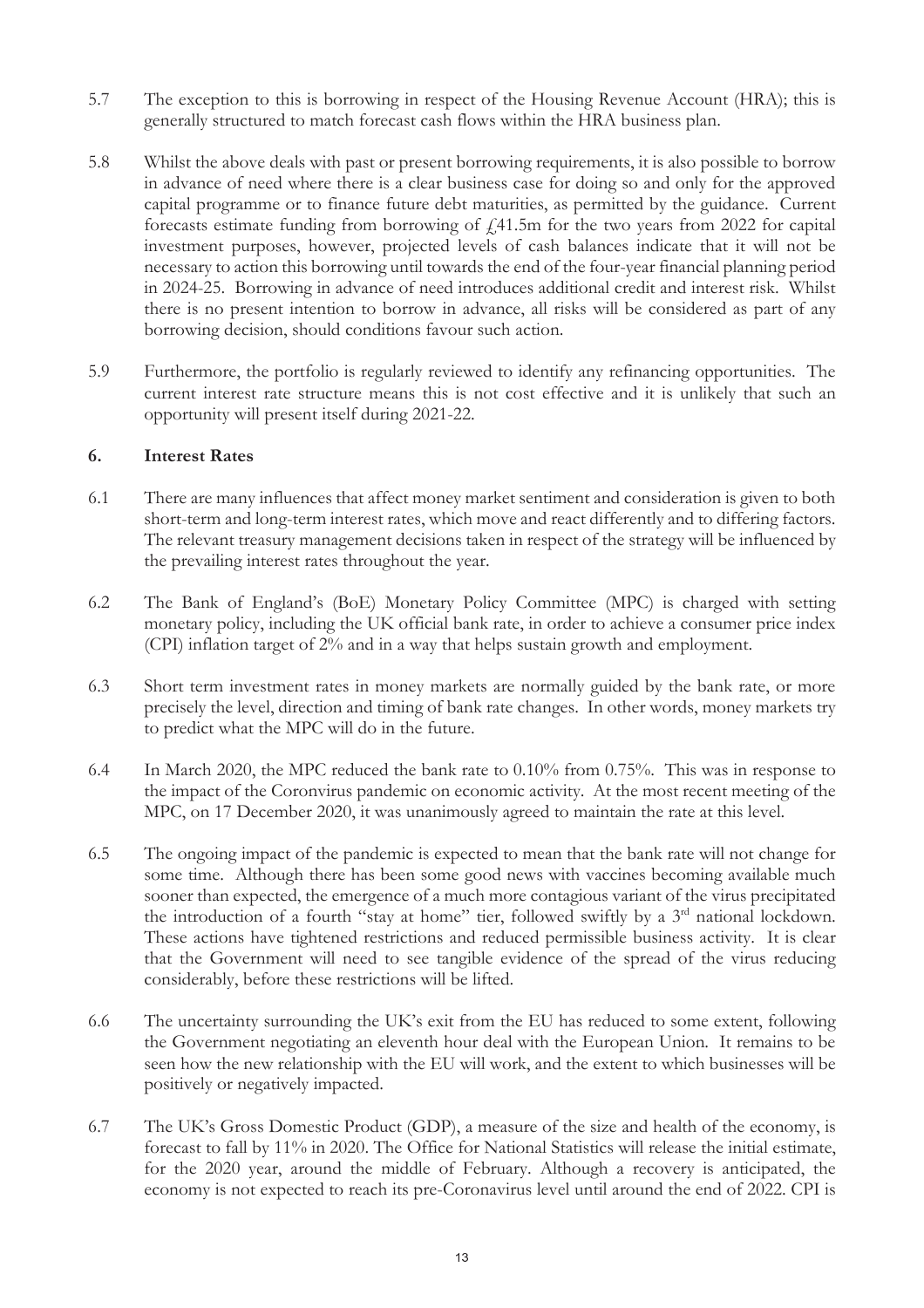forecast to be below 1% for 2020 and is not expected to reach the 2% target until 2025. These forecasts reinforce the view that the bank rate will remain at its current level for the foreseeable future.

- 6.8 Notwithstanding the Council's cash flow requirements, market expectations of interest rates will influence the duration structure of the Council's short term investment portfolio, i.e. a higher level of volatility and uncertainty in the financial markets may reduce the duration of new investments. This approach, combined with the investment strategy described in section 4 and the management of risk described in section 7, acts to maintain the security of the Council's investments whilst providing the necessary liquidity to meet the Council's operational cash requirements.
- 6.9 At the start of 2020-21, Public Works Loan Board (PWLB) interest rates were priced at an average rate of 2.48%. Due to the rate decrease in November, outlined earlier in paragraph 5.3, the average rate currently is circa 1.40%. Twenty-five year rates have moved between 1.39% and 2.70% during 2020-21, with 50-year rates moving between 1.73% and 3.07%.
- 6.10 Currently, projected levels of cash balances indicate that it will not be necessary for the Council to borrow until after 2023-24, but this will be re-considered if cash balances were to fall to a level where borrowing is deemed necessary or a significant increase to borrowing rates is forecast. Active consideration will be given to long-term borrowing if a 'trigger point' of 3.50% for the 25 year PWLB rate is reached.

#### **7. Management of Risk**

- 7.1 Credit and counterparty risk and market risk (the risks associated with the core principles of security, liquidity and yield) are managed within and monitored against the framework approved in the Treasury Management Policy.
- 7.2 Investment is mainly by cash deposits with financial institutions. However, in order to increase diversification, it is possible to purchase financial assets issued by banks, non-financial companies, sovereigns and sub-sovereign organisations. These assets, such as Certificates of Deposit and bonds, are bought with a view to accessing counterparties not normally available to the Council.
- 7.3 Investment may be made in pooled investment funds such as money market funds or other regulated UCITS (Undertakings for the Collective Investment in Transferable Securities) funds. These are professionally managed funds which can provide greater levels of diversification than are available to the Council as an individual investor. During 2021-22, the Council will be looking at the enhanced diversification and returns that are offered by such funds.
- 7.4 Limited use of derivatives to manage risk appears to be permitted by the Localism Act 2011 and the latest CIPFA Code of Practice on Treasury Management. However, Government has been silent on this matter and it is likely that it will be left for the courts to determine. Consequently, the use of derivatives will not be considered until the situation becomes clarified.
- 7.5 The OTMB continues to meet bi-monthly, chaired by the Head of Finance, to consider issues of best practice, market conditions and intelligence and formally review the restrictions in place over investment and borrowing within the limits set out in the Treasury Management Policy.
- 7.6 The Treasury Management Policy permits the Council to request re-classification as an elective professional investor under the Markets in Financial Instruments Directive II (MiFID II) directive, should a financial counterparty require this, to ensure the effective functioning of its treasury management activities. The Council has considerable experience and knowledge of the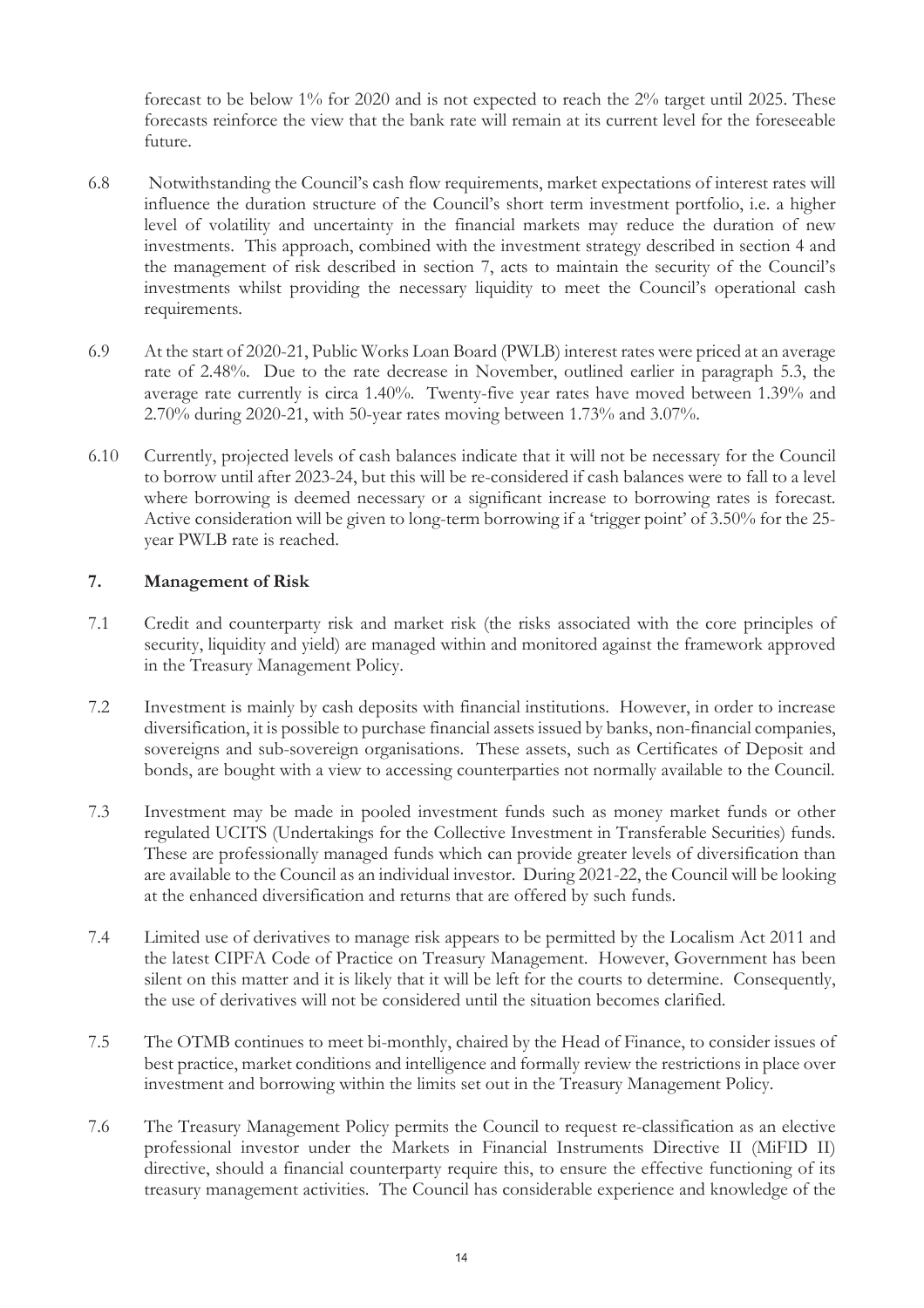risks involved in investing in a range of financial instruments and as such is not exposed to unmanageable risk as a result of the non-application of regulatory protections offered to retail investors.

# **8. MRP Statement**

- 8.1 A revenue consequence of borrowing is the statutory requirement to set aside an amount for the repayment of debt, known as Minimum Revenue Provision (MRP). Regulations require the authority to annually determine a principle by which MRP will be determined.
- 8.2 MHCLG guidance requires that before the start of each financial year a local authority prepares a statement of its policy on making MRP in respect of that year and submits it to the full Council.
- 8.3 The 2008 regulations require the amount of MRP charged to be a prudent amount. The broad aim of prudent provision is to ensure that debt is repaid over a period that is either reasonably commensurate with that over which the capital expenditure provides benefits, or, in the case of borrowing supported by Government funding, reasonably commensurate with the period implicit in the determination of that funding.
- 8.4 Revised MHCLG guidance published in 2018 states the maximum useful life of an asset should not normally exceed 50 years when calculating MRP using an asset life method. However, where a local authority has an opinion from an appropriately qualified professional advisor that an asset will deliver service functionality for more than 50 years, it can use the life suggested by its professional advisor. The asset lives used by the Council to calculate MRP are those recorded in its asset register and have been provided by professional advisors thus meeting the requirement. For a lease or PFI asset, the length of the contract should be used.
- 8.5 It is recommended that the Council continues to apply the following policy to determine its MRP for 2021-22:
	- The asset life method is to be used to calculate MRP for the remaining Capital Financing Requirement relating to capital expenditure incurred before 1 April 2007. An average asset life of 51 years has been determined for the pre-2007-08 assets on the Balance Sheet.
	- The asset life method is to be used to calculate MRP for all General Fund capital expenditure incurred from 1 April 2007, with the asset life determined from the outset and MRP charged in the year following the one in which the expenditure is incurred, with the exception of:
		- a) Where expenditure is incurred over more than one year, then the asset life and MRP shall commence in the year the asset becomes operational in accordance with proper accounting practice,
		- b) Deemed capital expenditure financed by borrowing which will have an asset life as prescribed in the guidance, and
		- c) Finance leases and PFI assets which will have a life determined by the life of the financial instrument as a proxy for asset life. Use of the financial instrument life to determine MRP is similar to the prescribed life in respect of deemed capital and associates the charge to revenue with cash flows.
	- For HRA capital expenditure, there is no requirement to set aside MRP or to repay debt. Consequently, the HRA will periodically set aside (voluntarily) an amount considered affordable within its business plan.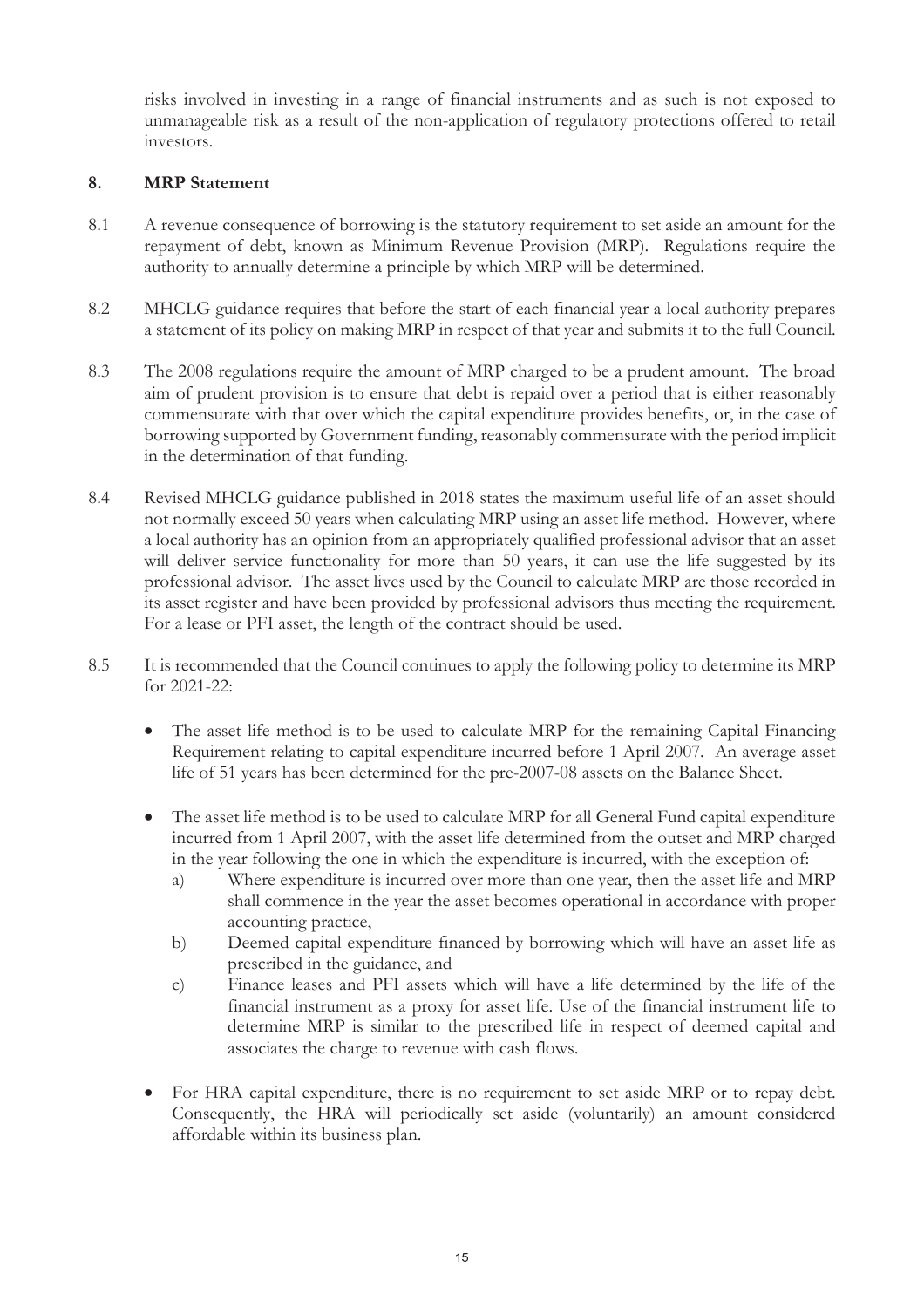# **9. Conclusion**

- 9.1 Financial markets are currently subject to a suppressed interest rate environment on returns due to the combined impact of the UK's Exit from the EU and the Coronovirus pandemic. This has resulted in historically low interest rates, therefore investment yields are low. In light of this and given the prime objective of capital security, the restrictions on lending identified in paragraph 4.9 will continue but will be subject to regular review by the OTMB. However, the Council will continue to explore opportunities to increase the diversification of risk in its investment portfolio whilst optimising returns.
- 9.2 For borrowing, a 'trigger point' of 3.50% will be used, being the 25-year PWLB rate at which active consideration will be given to borrow longer term. Whilst borrowing above that level may be considered, the Council is not in a position where it needs to borrow at any cost.
- 9.3 The determination of the MRP policy set out in section 8 offers the Council maximum flexibility in its charge to revenue.
- 9.4 The Council's Treasury Management Policy is regularly reviewed to ensure that it continues to reflect the Council's risk appetite and best practice.

Darren Stevens Director of Corporate Resources

| <b>Contact Officer:</b>  | Julian Neilson                        |
|--------------------------|---------------------------------------|
|                          | Head of Finance                       |
| <b>Telephone Number:</b> | 01482 394100                          |
| E.mail:                  | julian.neilson@eastriding.gov.uk      |
| <b>Contact Officer:</b>  | Hayley Featherstone                   |
|                          | Senior Accountant                     |
| <b>Telephone Number:</b> | 01482 394253                          |
| E.mail:                  | hayley.featherstone@eastriding.gov.uk |
| <b>Background Papers</b> | <b>Treasury Management Policy</b>     |
|                          | <b>MHCLG</b> Investment Guidance      |
|                          | <b>MHCLG MRP Guidance</b>             |
|                          | <b>CIPFA Prudential Code</b>          |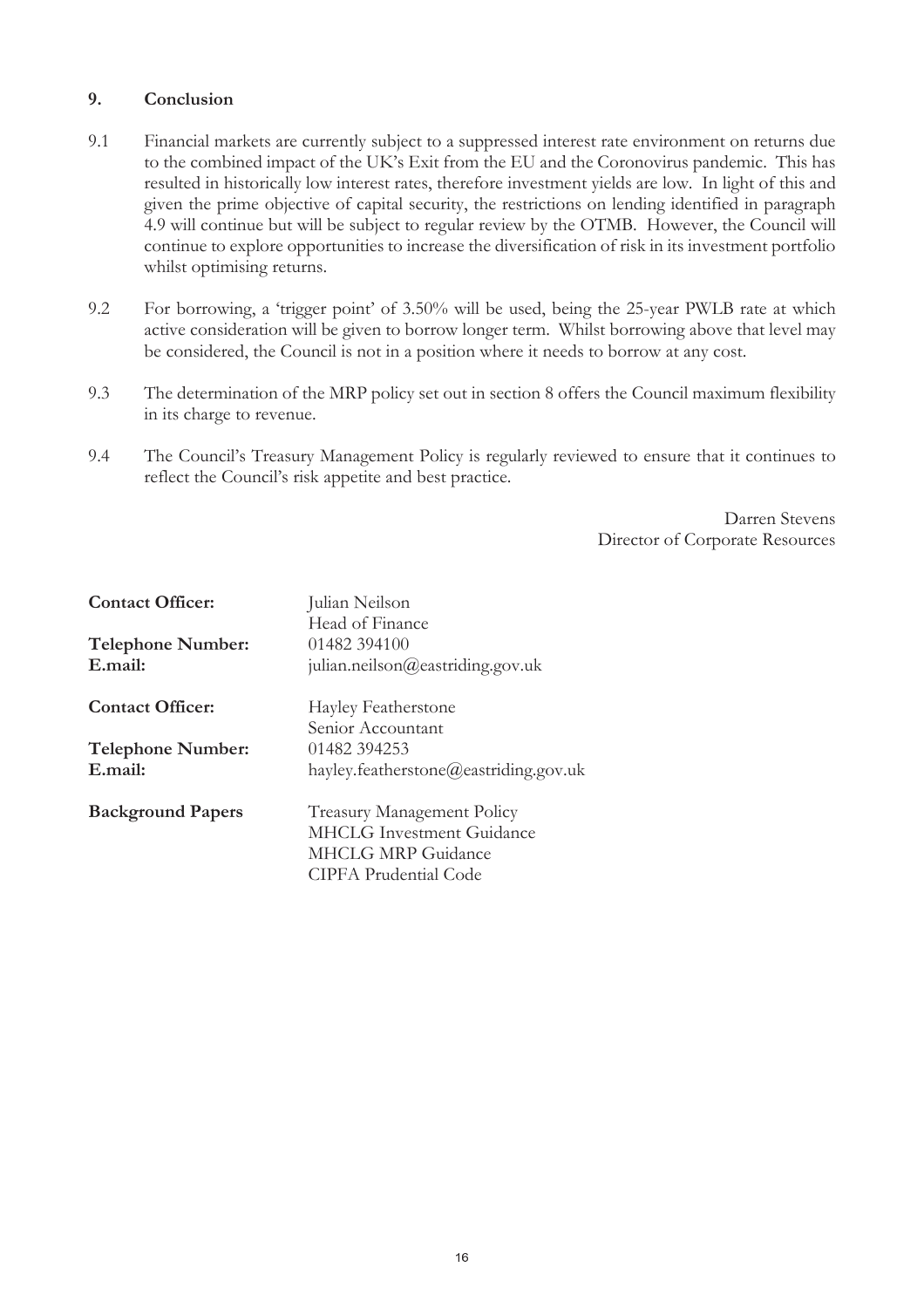# **EXTRACT FROM THE TREASURY MANAGEMENT POLICY**

#### **Credit and Counterparty Risk Management**

For specified investments, an institution or instrument must be rated by at least two of the three reference agencies and, if these are different, the lowest rating will apply.

Credit ratings are 'live' and therefore subject to change. New ratings may be issued and existing ratings may go up or down. As such it is not appropriate to include in this statement a list of counterparties meeting the above criteria since it would only be valid at a point in time, although in practice a list is maintained.

Similarly, non-specified investments will be assessed on their merits at the time of investment, having regard to the counterparty, size and duration of the investment, which will not exceed five years. The aggregate of non-specified investments is limited to  $\angle$  30 million at any one time.

Loans will also be assessed on their merits at the time of investment, having regard to the counterparty, size and duration of the investment and how it will contribute to achieving the Council's strategic aims. The term of a loan will not exceed 20 years. The aggregate of loans is limited to  $\ell$ 30m at any one time.

To further embed diversification, a maximum of 10% of the portfolio will be invested with an individual institution (15% limit applied to a group). In addition to these limits, no more than 25% of the Portfolio may be placed in each of the regions – North America including Canada; Middle East; Asia; Australia and New Zealand and non-UK Europe. Non-UK institutions are determined by ultimate ownership (parent company) where part of a group. Since money market mutual funds themselves dilute risk, a maximum of 20% of the portfolio may be placed with a single fund.

Applying the principles detailed above provides the following framework, within which counterparties and investment transactions will be made.

|                                                                             | Maximum<br>Limit   |
|-----------------------------------------------------------------------------|--------------------|
| <b>1. Specified Investments</b> (limit per counterparty)                    |                    |
| UK Government                                                               | Unlimited          |
| <b>Local Authorities</b>                                                    | $f_{1,2}^{20.0}$ m |
| Money Market Funds with a minimum rating AAA <sup>1</sup>                   | $f$ ,20.0m         |
| Institutions with a minimum rating of AAA/A1 <sup>1</sup>                   | $f$ ,20.0m         |
| Institutions with a minimum rating of $AA$ -/ $A21$                         | £,15.0m            |
| Institutions with a minimum rating of $A$ -/ $A21$                          | $f_{10.0m}$        |
| Building Societies – assets greater than $f_1$ , 5,000 million <sup>1</sup> | $\sqrt{.5.0m}$     |
| Building Societies – assets greater than $f1,000$ million <sup>1</sup>      | $f$ 2.5m           |
| Building Societies – assets greater than $\ell$ , 250 million <sup>1</sup>  | $f$ 1.0m           |
| 2. Non-specified Investments (limit per counterparty)                       |                    |
| Investments for more than 365 days                                          | $\pm 5.0m$         |
| Other non-specified investments                                             | 45.0m              |